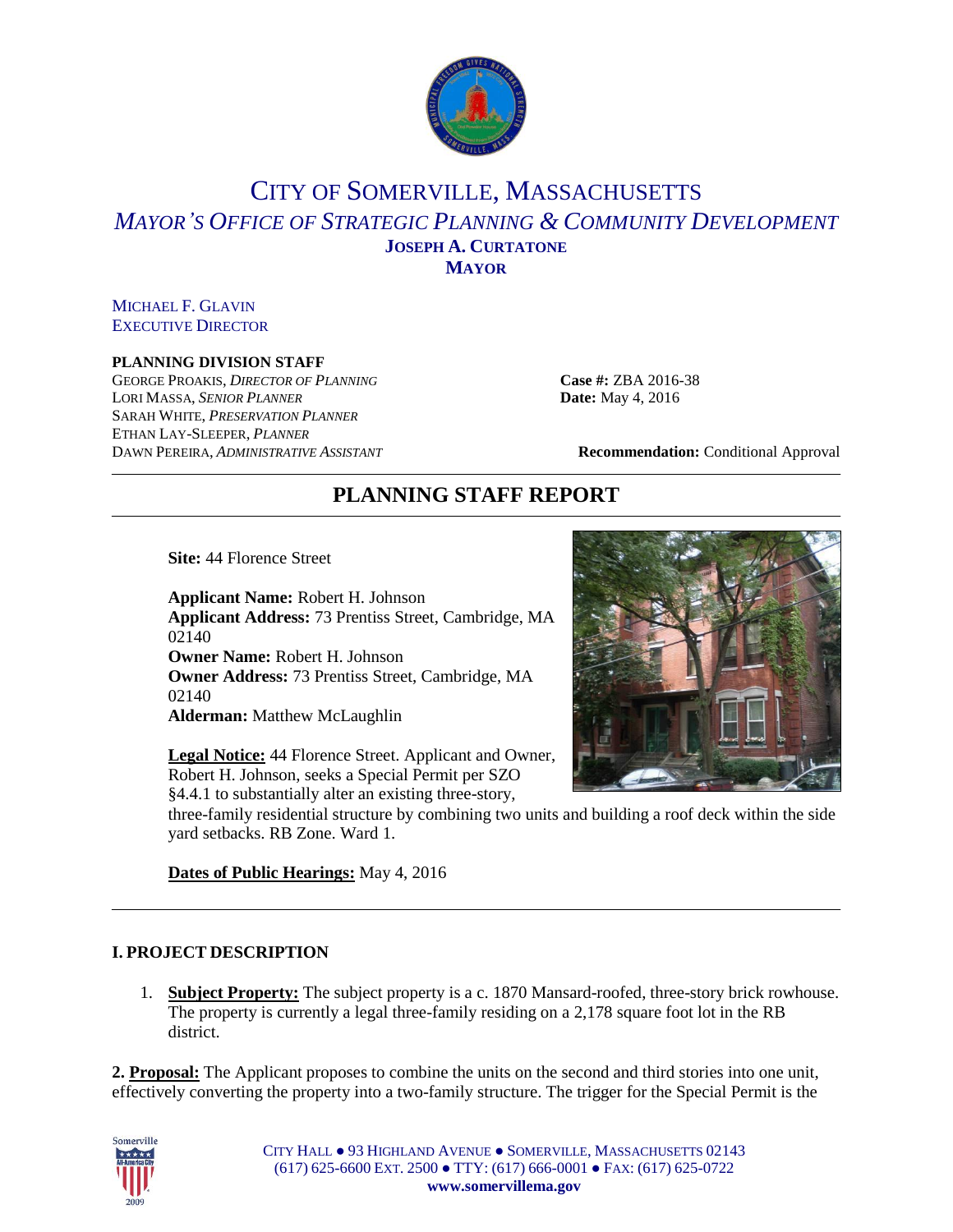construction of the roof deck within the side yard setbacks.

**3. Green Building Practices:** As indicated by the Applicant on the application form:

"Sustainable construction practices will be utilized during demolition and renovation activities. All new finishes, materials, and products will be sustainable and eco-friendly. The re-use of existing materials, wherever possible, will also be practiced. Debris and waste will be handled responsibly and recycled wherever possible."

## **4. Comments:**

*Ward Alderman*: Matthew McLaughlin has been advised of this project.

#### **II. FINDINGS FOR SPECIAL PERMIT (SZO §4.4.1):**

*In order to grant a special permit, the SPGA must make certain findings and determinations as outlined in §4.4.1 of the SZO. This section of the report goes through §4.4.1 in detail.* 

#### *1. Information Supplied:*

Staff finds that the information provided by the Applicant conforms to the requirements of §4.4.1 of the SZO and allows for a comprehensive analysis of the project with respect to the required Special Permits.

**2. Compliance with Standards:** *The Applicant must comply "with such criteria or standards as may be set forth in this Ordinance which refer to the granting of the requested special permit."*

*Section 4.4.1 states that "[l]awfully existing nonconforming structures other than one- and two-family dwellings may be enlarged, extended, renovated or altered only by special permit authorized by the SPGA in accordance with the procedures of Article 5. The SPGA must find that such extension, enlargement, renovation or alteration is not substantially more detrimental to the neighborhood than the existing nonconforming building. In making the finding that the enlargement, extension, renovation or alteration will not be substantially more detrimental, the SPGA may consider, without limitation, impacts upon the following: traffic volumes, traffic congestion, adequacy of municipal water supply and sewer capacity, noise, odor, scale, on-street parking, shading, visual effects and neighborhood character."*

In considering a special permit under §4.4.1 of the SZO, Staff finds that ensuring that two units exist in the building rather than the three allowed is in keeping with the general purposes of the RB district. By combining the top two units and re-arranging the living spaces of all three floors, the proposed plan reduces the bedroom count from the five currently existing to four.

Staff also finds that the addition of the roof deck at the rear of the property will allow the occupants of the second unit an easier means of access to outdoor space than they are afforded currently. Very few properties on Florence Street have outdoor living (deck or porch) space at the front of their property. The Applicant's proposed changes are in keeping with the general area of having resident outdoor space confined to the rear of properties.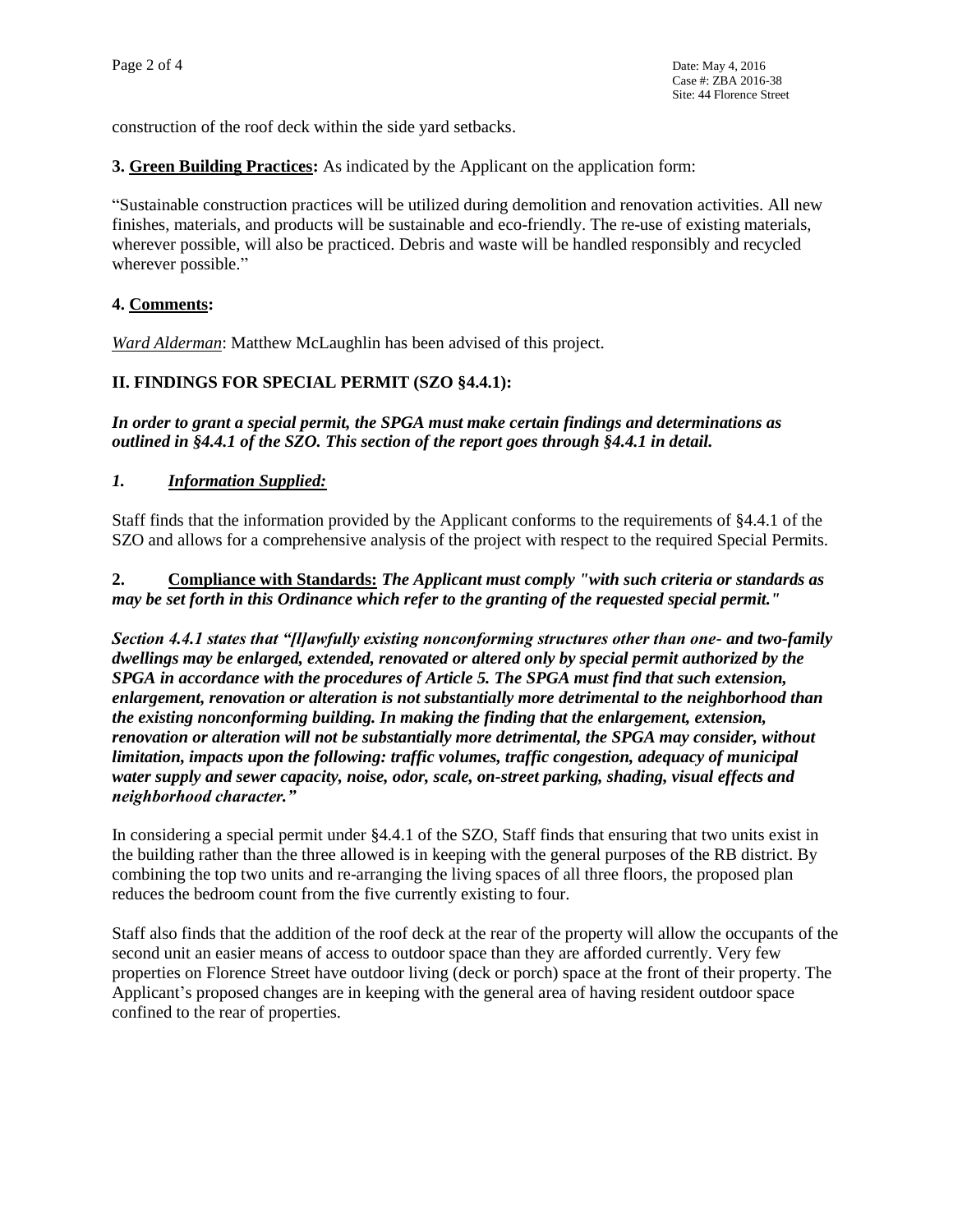## **3. Consistency with Purposes:** *The Applicant has to ensure that the project "is consistent with (1) the general purposes of this Ordinance as set forth in Article 1, and (2) the purposes, provisions, and specific objectives applicable to the requested special permit which may be set forth elsewhere in this Ordinance, such as, but not limited to, those purposes at the beginning of the various Articles."*

The proposal is consistent with the purposes of the RB district, which is, "[t]o establish and preserve medium density neighborhoods of one-, two- and three-family homes, free from other uses except those which are both compatible with and convenient to the residents of such districts."

## **4. Site and Area Compatibility:** *The Applicant has to ensure that the project "(i)s designed in a manner that is compatible with the characteristics of the built and unbuilt surrounding area, including land uses."*

As noted previously, in considering a special permit under §4.4.1 of the SZO, Staff finds that the alterations proposed would not be substantially more detrimental to the neighborhood than the existing structure. The neighborhood is a mix of two- and three-family residences with rear yard outdoor space.

## **7. Housing Impact:** *Will not create adverse impacts on the stock of existing affordable housing.*

The proposal will not add to the existing stock of affordable housing.

## **III. RECOMMENDATION**

#### **Special Permit under §4.4.1**

Based on the materials submitted by the Applicant, the above findings and subject to the following conditions, the Planning Staff recommends **CONDITIONAL APPROVAL** of the requested **SPECIAL PERMIT.** 

| # | <b>Condition</b>                                                                                                                                                                                                                                                                                                                                                                                 |                                                                | <b>Timeframe</b><br>for<br>Compliance | <b>Verified</b><br>(initial) | <b>Notes</b> |  |  |  |  |
|---|--------------------------------------------------------------------------------------------------------------------------------------------------------------------------------------------------------------------------------------------------------------------------------------------------------------------------------------------------------------------------------------------------|----------------------------------------------------------------|---------------------------------------|------------------------------|--------------|--|--|--|--|
| 1 | Approval is to substantially alter an existing three-family<br>structure into a two-unit residence and construct a roof deck                                                                                                                                                                                                                                                                     |                                                                | BP/CO                                 | ISD/Plng.                    |              |  |  |  |  |
|   | at the rear of the property within the left and right side yard<br>setbacks.                                                                                                                                                                                                                                                                                                                     |                                                                |                                       |                              |              |  |  |  |  |
|   | Date (Stamp Date)                                                                                                                                                                                                                                                                                                                                                                                | <b>Submission</b>                                              |                                       |                              |              |  |  |  |  |
|   | March 16, 2016                                                                                                                                                                                                                                                                                                                                                                                   | Initial application<br>submitted to the City<br>Clerk's Office |                                       |                              |              |  |  |  |  |
|   | Any changes to the approved site plan or elevations that are<br>not de minimis must receive SPGA approval. Whether or<br>not a change is <i>de minimis</i> in nature must be determined by<br>the Planning Office.                                                                                                                                                                               |                                                                |                                       |                              |              |  |  |  |  |
|   | <b>Pre-Construction</b>                                                                                                                                                                                                                                                                                                                                                                          |                                                                |                                       |                              |              |  |  |  |  |
| 2 | New sanitary connection flows over 2,000 GPD require a<br>4:1 removal of infiltration and/or inflow by the Applicant.<br>This will be achieved by submitting a mitigation payment to<br>the City based on the cost per gallon of I/I to be removed<br>from the sewer system. The Applicant shall work with<br>Engineering to meet this condition before a certificate of<br>occupancy is issued. |                                                                | CO                                    | Eng.                         |              |  |  |  |  |